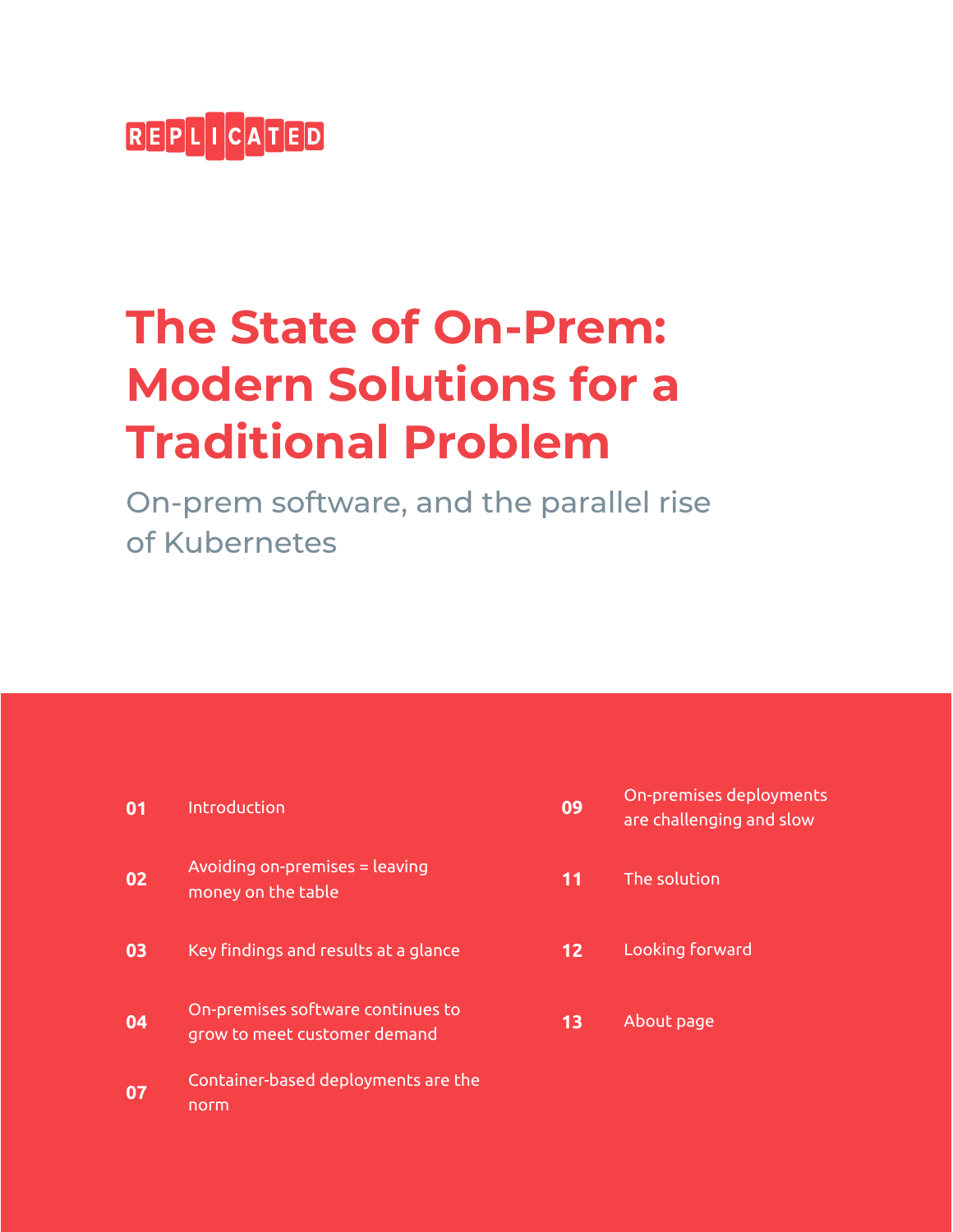#### Introduction  $|R|$

With the dawn of cloud and Software as a Service (SaaS) and the rapid adoption among enterprises, there's one thing that may come as a surprise: the demand for and implementation of on-premises software is rising, and modern software companies are offering more enterprise delivery options than ever before.

This whitepaper presents new survey data from Dimensional Research, sponsored by Replicated, highlighting the missed business opportunities for software vendors not offering an on-prem version. The report provides detailed insights around the current use, need, and challenges for on-premises software and its installation, configuration, and management. This whitepaper will also take a closer look at the parallel rise in the adoption of container-based applications and the use of Kubernetes.

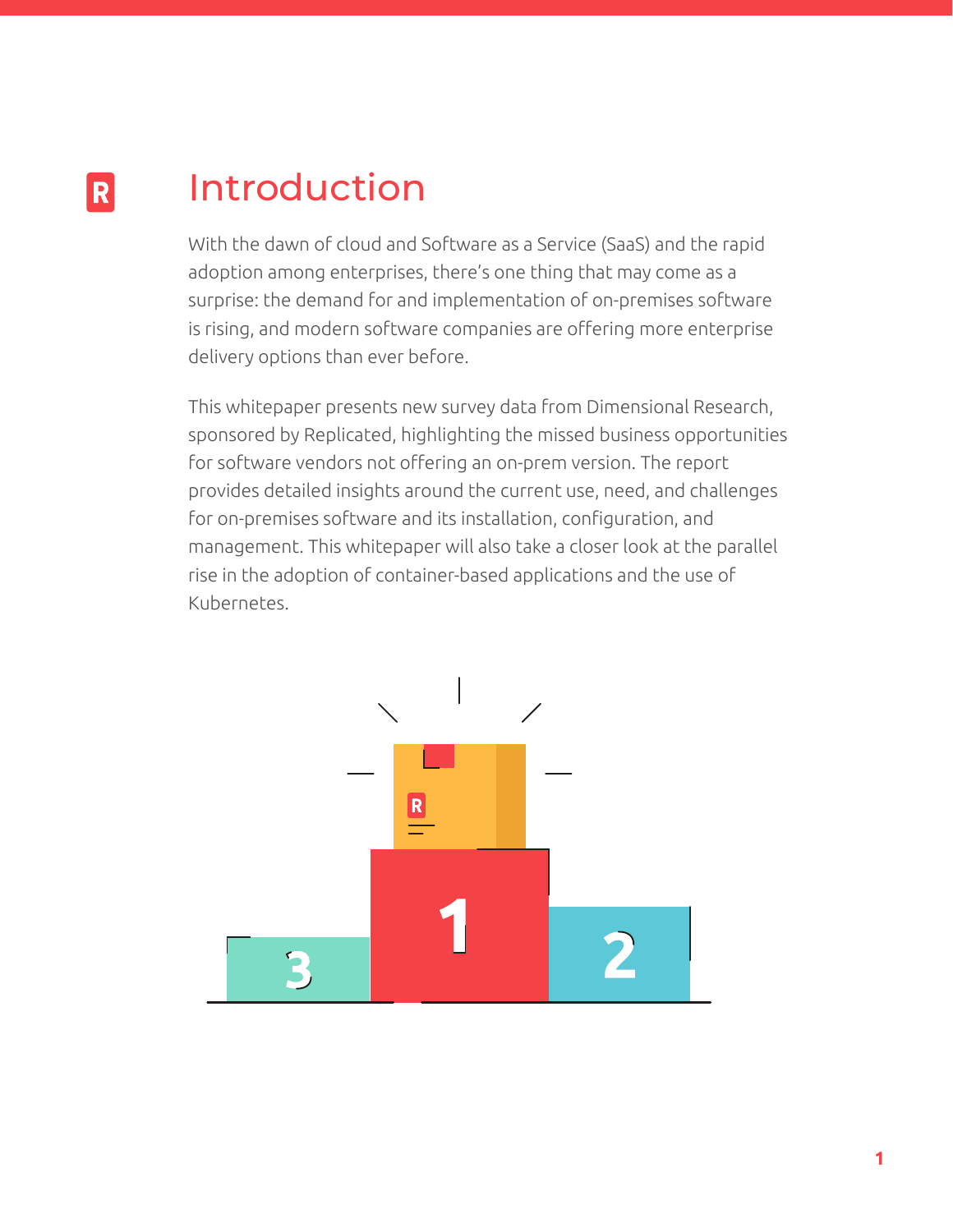### Avoiding on-premises = leaving money on the table

R.

While it may be popular to believe that "cloud is king" and SaaS is the best and most in-demand modern enterprise software, data shows that demand for on-premises software is equally as strong. It's the smart choice for customers operating under security, regulatory, and compliance requirements; many organizations cannot allow their customer data to be shared in multi-tenant environments. Additionally, software companies that do not currently provide an on-premises solution to customers leave money on the table and miss a significant business and competitive opportunity.

The recent survey from Dimensional Research includes feedback from 405 business and technology professionals at executive and manager seniority levels, representing software companies of all sizes around the world. The qualified survey participants were asked a series of questions about their company's software delivery options and use of containers with the goal of better understanding the current use, need, and challenges for on-premises software delivery, as well as investigate the adoption of container-based applications and the use of Kubernetes.

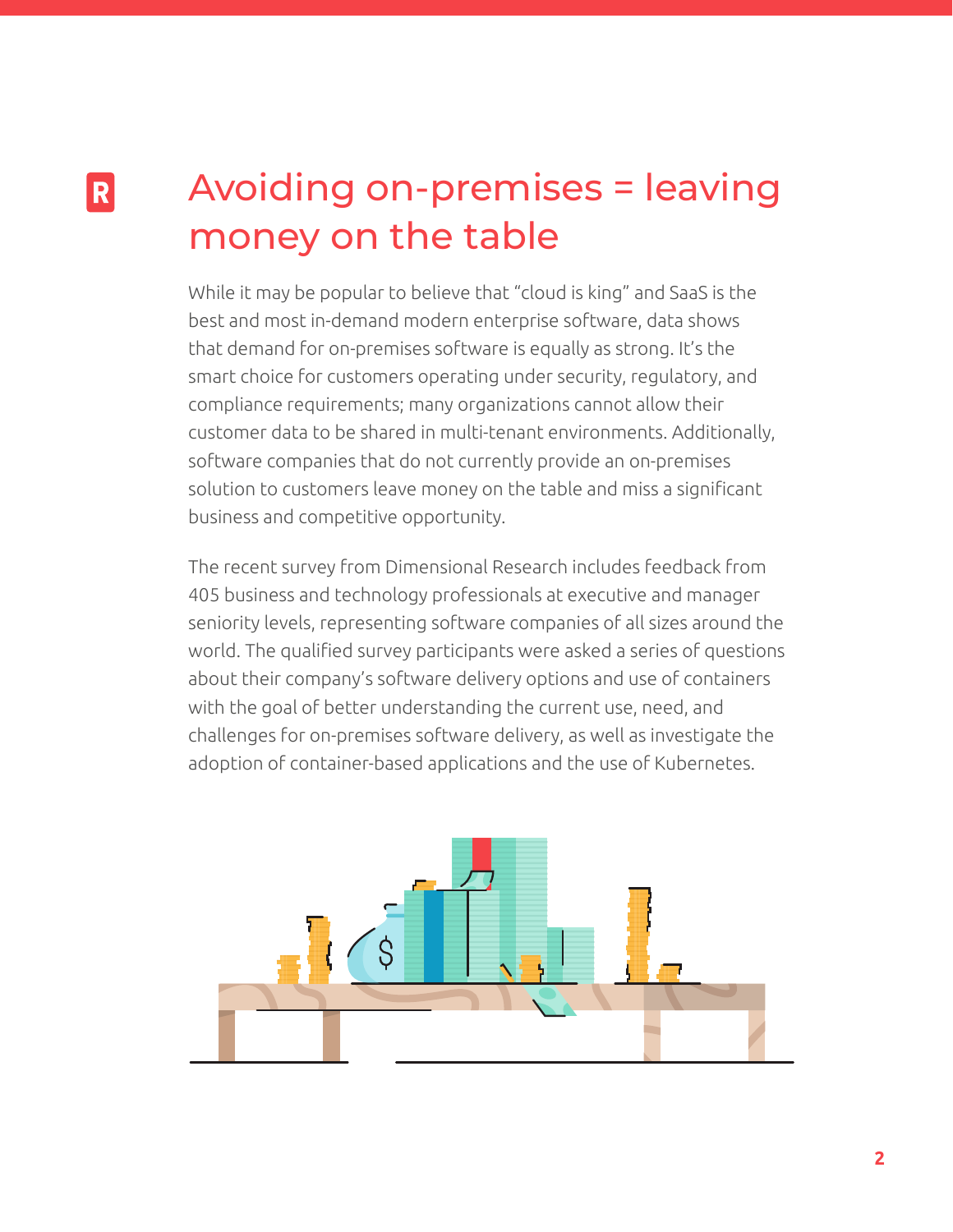### Key findings and results at-a-glance:

 $|R|$ 

- On-Premises Software Continues to Grow to Meet Customer Needs
	- 92% of companies indicate on-premises software sales are growing
	- Customer demand for on-premises software equals that for public cloud
	- 91% of customers are satisfied with the on-premises software

**Container-Based Deployments Are the Norm** 

- 90% of companies use containerized applications in production environments
- 95% currently offer or plan to offer their software in containers
- 86% use Kubernetes for their on-premises software
- On-Premises Software Deployments are Challenging and Slow
	- 85% of customer still need help with container-based applications
	- Numerous roles dedicated to ensuring customer success
	- Only 16% of companies can deploy on-premises software in under a week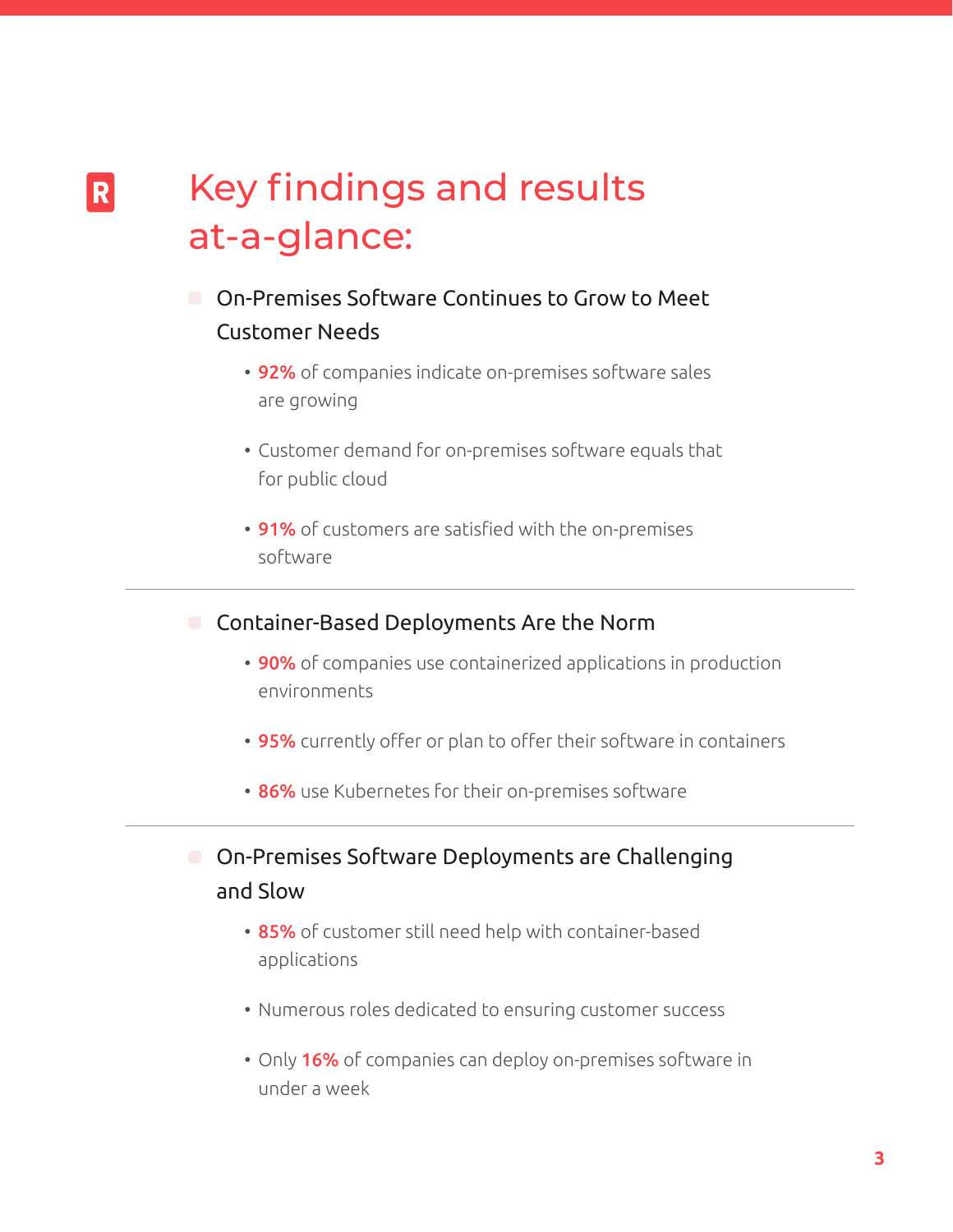### On-premises software continues to grow to meet customer needs

 $|R|$ 

Of the companies surveyed, 92 percent indicated that their on-premises software business has grown over the past five years, with 50 percent reporting strong growth. Conversely, only three percent of companies reported that their on-premises software sales have decreased over that same time. This illustrates that not only are on-premises solutions still in demand but have prominently grown as more options for delivery become available.

#### 92% of companies indicate on-premises software sales are growing



Respondents also reported that customer demand for on-premises software equaled that of public cloud offerings. Customer data center and private cloud deployments were requested at the same volume as public cloud options (AWS, Azure, Google Cloud, etc), and 34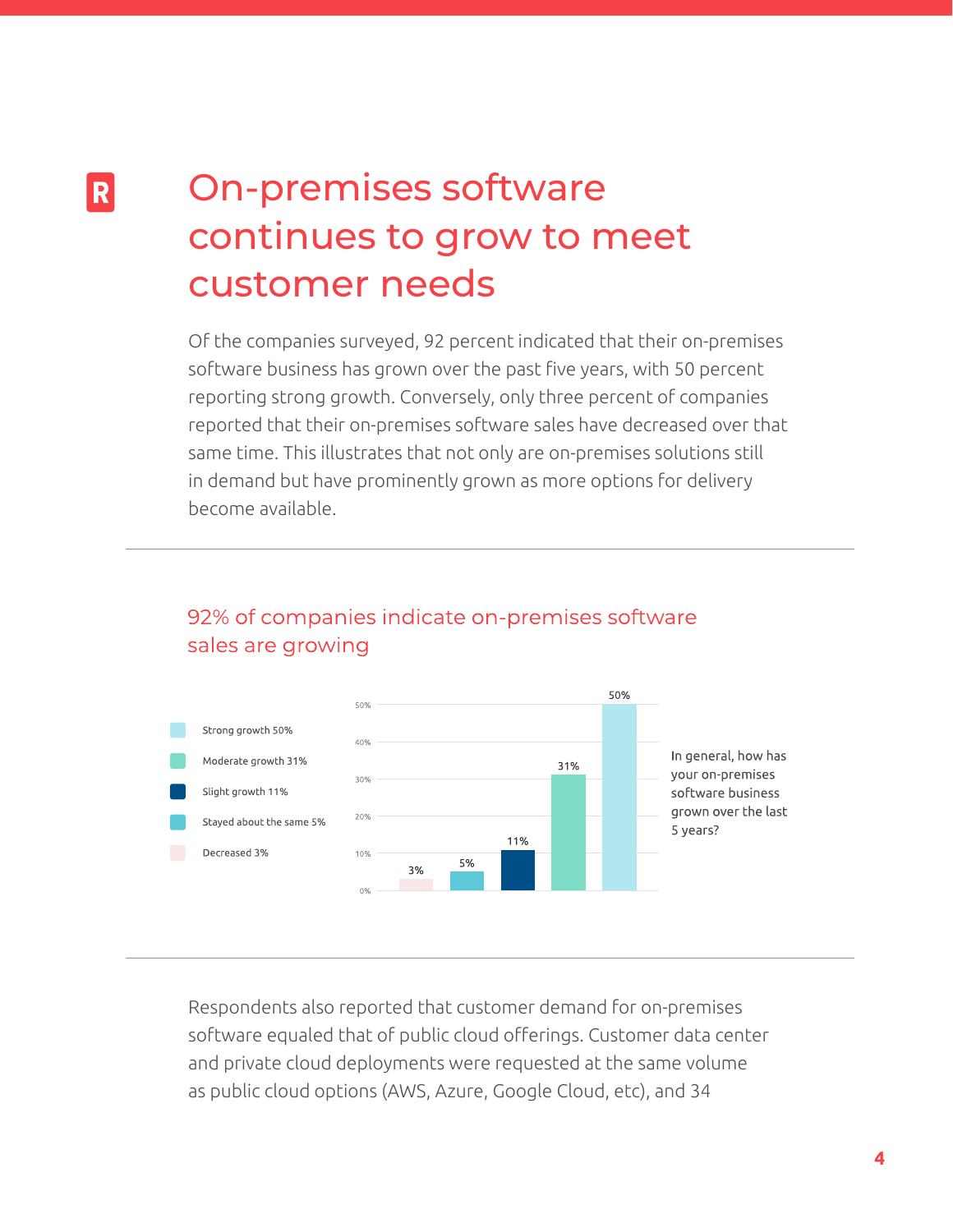percent confirmed they also shipped air gapped deployments, further demonstrating the demand for data security and strict governance with security-sensitive customers. Additionally, among those running onpremises software, 91 percent noted proven customer satisfaction.



#### Customer demand for on-premises software equals public cloud

These responses are significant in that on-premises software was often thought to be more challenging to maintain and update, but with modern solutions, much of the friction has been removed and automation has made it easier than ever to meet customer needs before an issue arises. With that, nearly ALL of the companies surveyed have expanded their business and increased revenue streams with onpremises offerings. They're also getting just as much business from customers needing on-premises options as they are cloud, and with that offering, customer satisfaction is high.

To further support this, one of the most telling pieces of data from the survey is that over 50 percent of respondents' revenue came from onpremises software deployments, and 54 percent noted that over half or more of all software sales were deployed using on-premises solutions.

R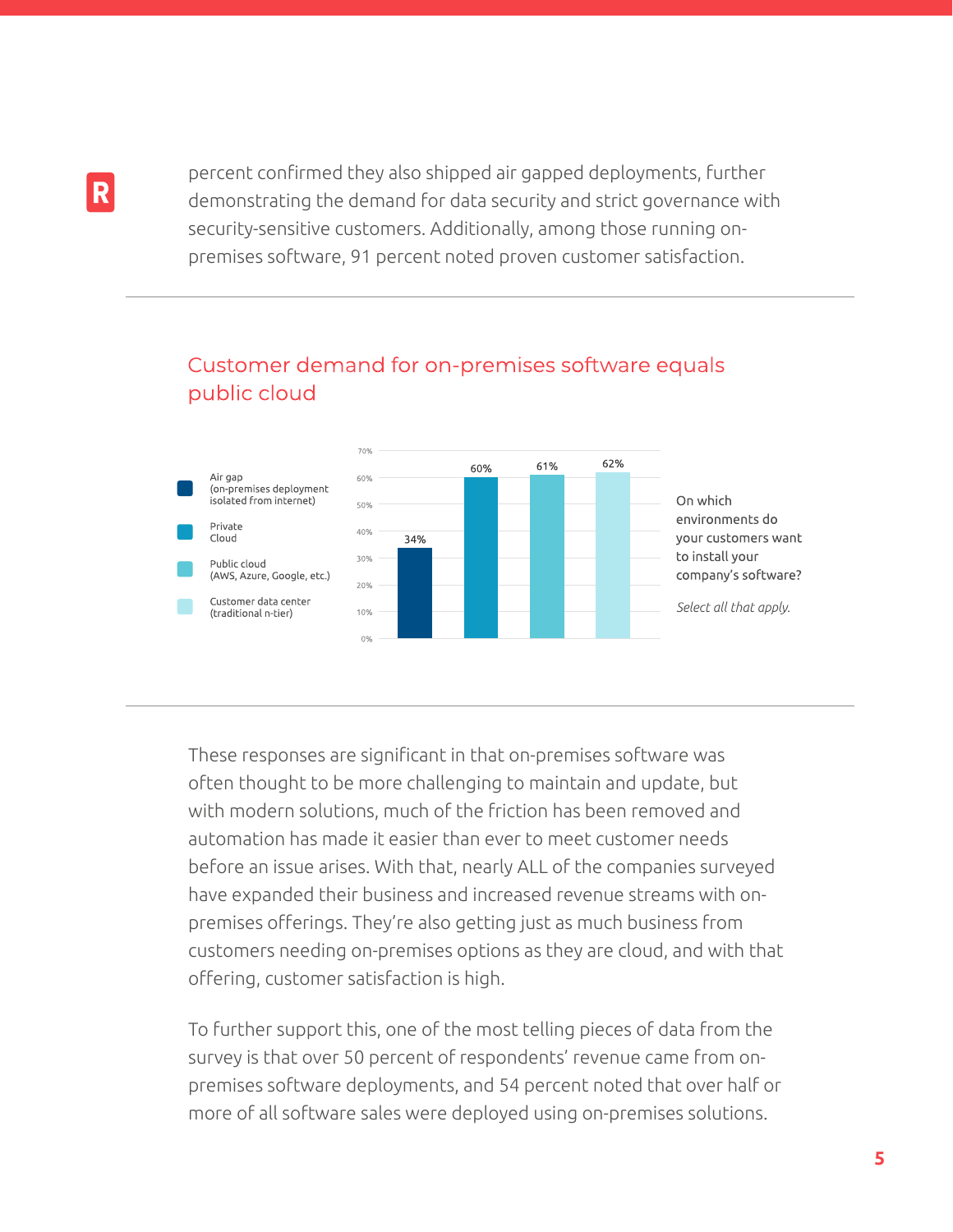R

This is not to say cloud isn't the right choice for some or is even going out of style, instead, this is further proof that foregoing an onpremises solution for your software automatically decreases your total addressable market, especially with security and data governance top of mind for so many customers.

#### Security, Data Protection, and availability top customer drivers of on-premises software



#### 54% shared that half or more of all software sales are deployed on-premesis



Approximately, what percentage of your customers deploy your software on-premises?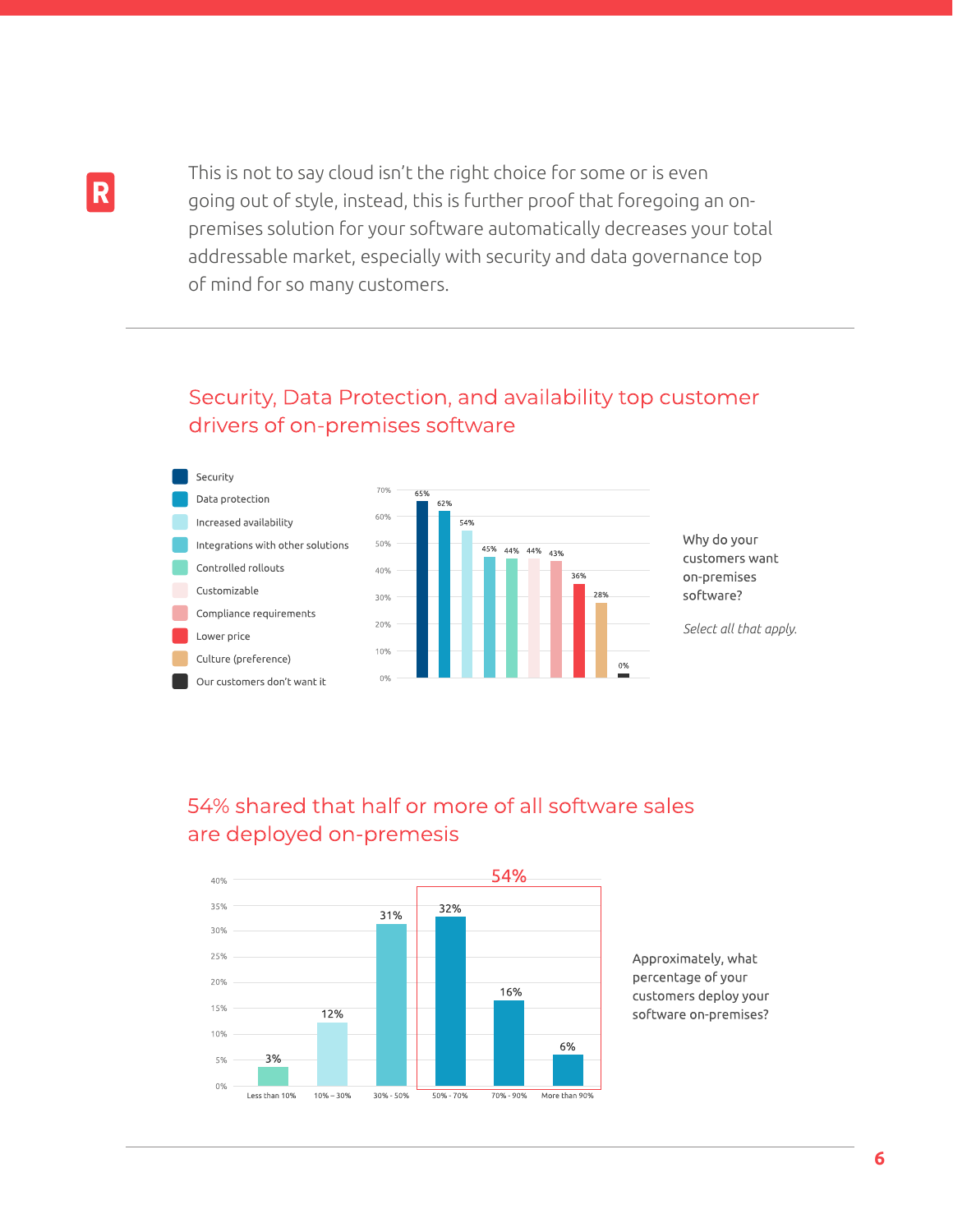### Container-based deployments are the norm

R.

One of the primary challenges of on-premises software is managing deployment. Conventional on-prem deployments take months of engineering time and require a significant amount of work. The rise of containerization and Kubernetes, which can help complete deployments in days or even hours, have helped span that gap, and this survey's results hammer that point home. In fact, a staggering 90 percent of respondents reported that they are using containerized applications in their own production environments.

#### 90% of companies are using containerized applications in production environments



Sticking with that trend, 95 percent of companies reported that they are currently, or planning to, offer containerized versions of their software to customers. The de facto leader of container orchestration systems is unsurprisingly Kubernetes, with 86 percent of survey participants reporting that their companies are utilizing Kubernetes for their on-premises software.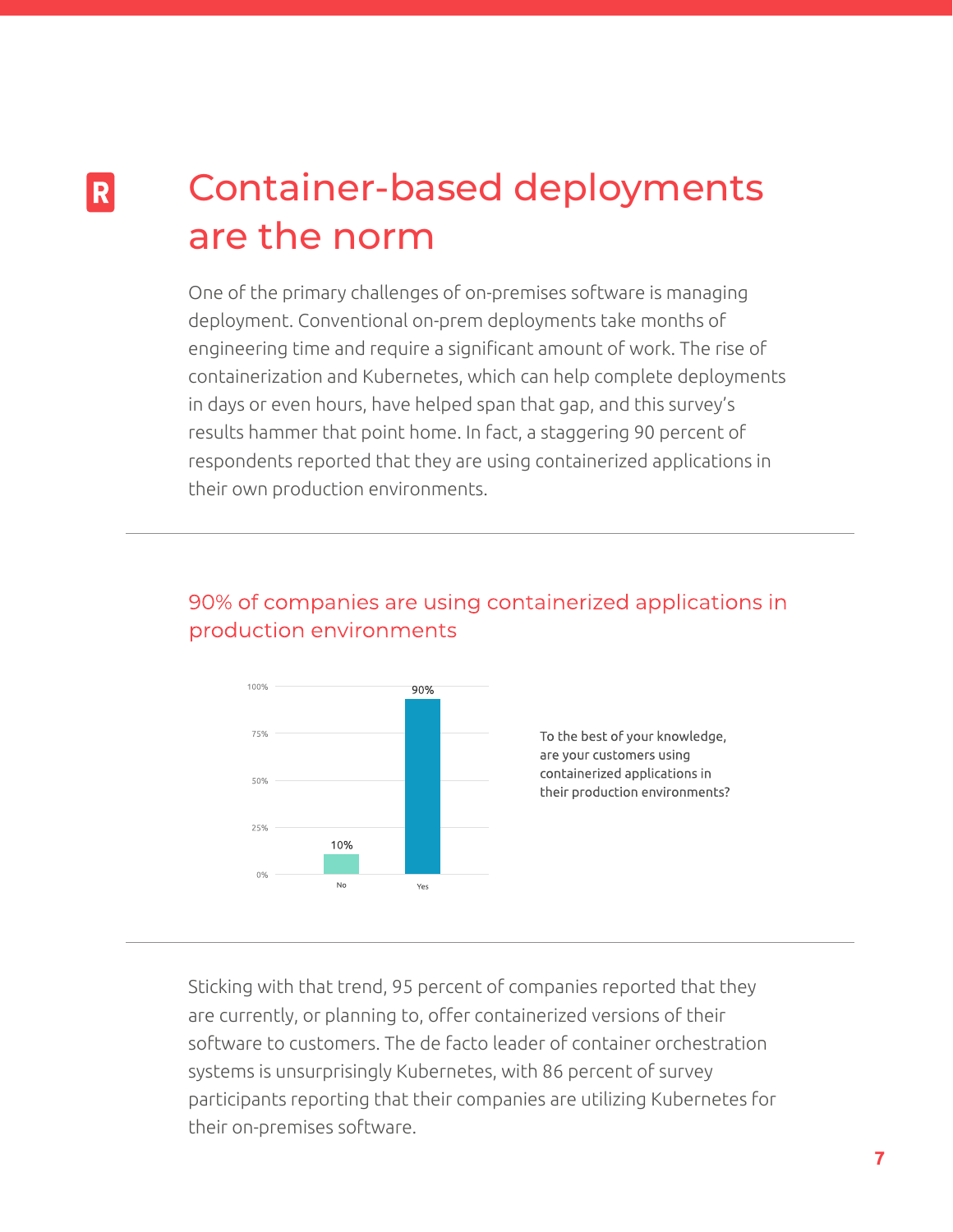

#### 86% use Kubernetes for their on-premises software

R

For context, Kubernetes, or K8s, has experienced increased popularity among the developer community over the past few years and has been a widely embraced evolutionary step in application architecture. Reasons for its quick and broad adoption include the move from infrastructure as code (JS, Ruby, Python, etc) to infrastructure as data, specifically YAML, ensuring every resource in K8s (pods, configs, deployment, etc) is expressed in YAML files. Changes like these vastly reduce the time and resources necessary to build and deploy maintainable software and promote best practices for inter-organizational collaboration through processes like GitOps. K8s is also open source, updated 3-4 times a year, and managed by the Cloud Native Computing Foundation (CNCF) to ensure a sustainable, long-term ecosystem.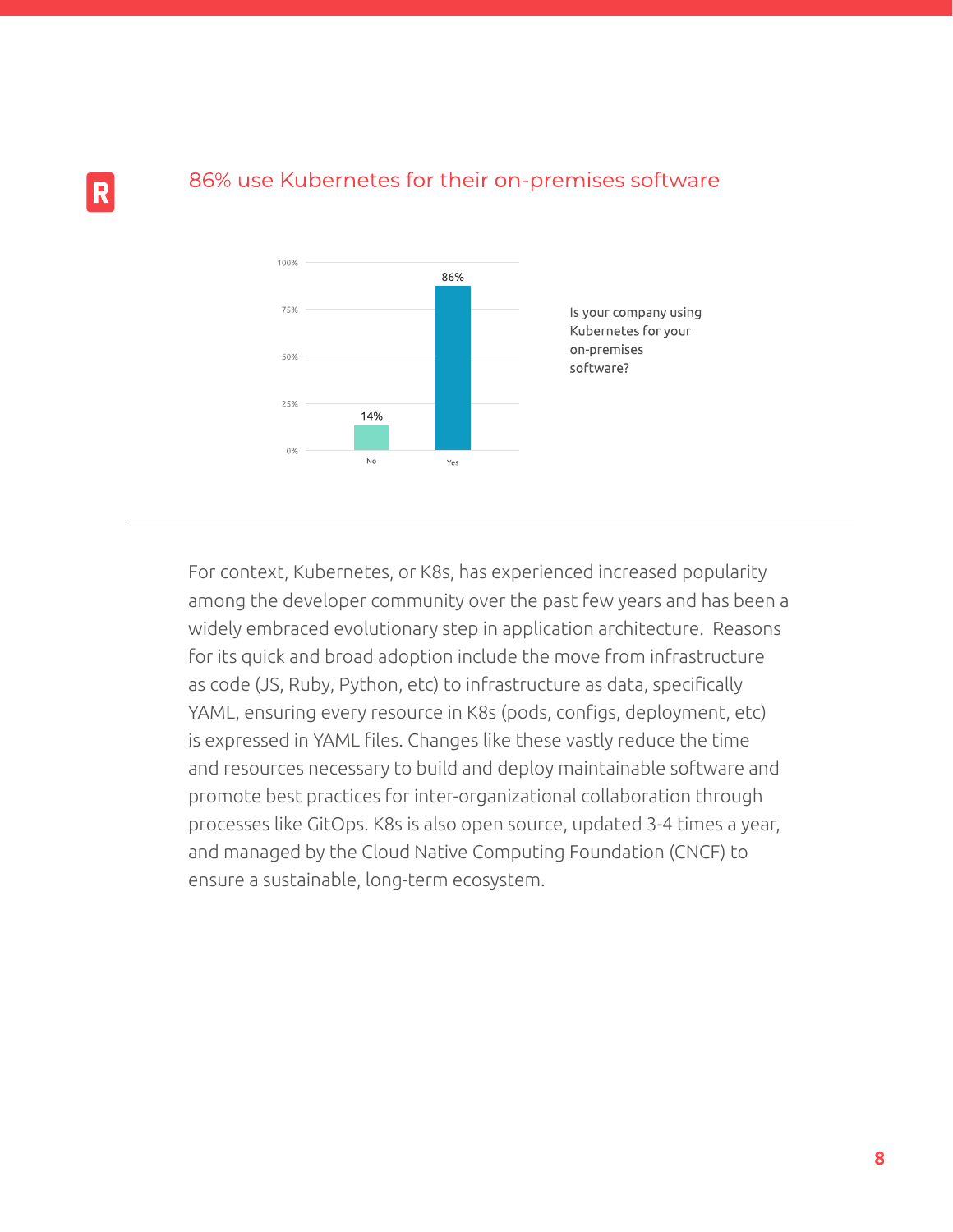## On-premises software deployments are challenging and slow

R.

While on-premises software delivery via Kubernetes is the clear answer, the data also highlighted another challenge: many of the companies surveyed still struggle with the tedious and time-consuming complexities that accompany building modern on-premises software: 85 percent of respondents stated that their customers require support with container-based applications, and 83 percent of those surveyed said they are dedicating multiple roles to the installation and management of their customers' software.



#### 83% require teams to install and manage their customers' software

Which of the following roles are typically involved with installing and managing your software for on-premises customers?

Confirming the process of installing and configuring on-premises software is complex, only 16 percent of respondents reported that their company can deploy on-premises software in under a week. These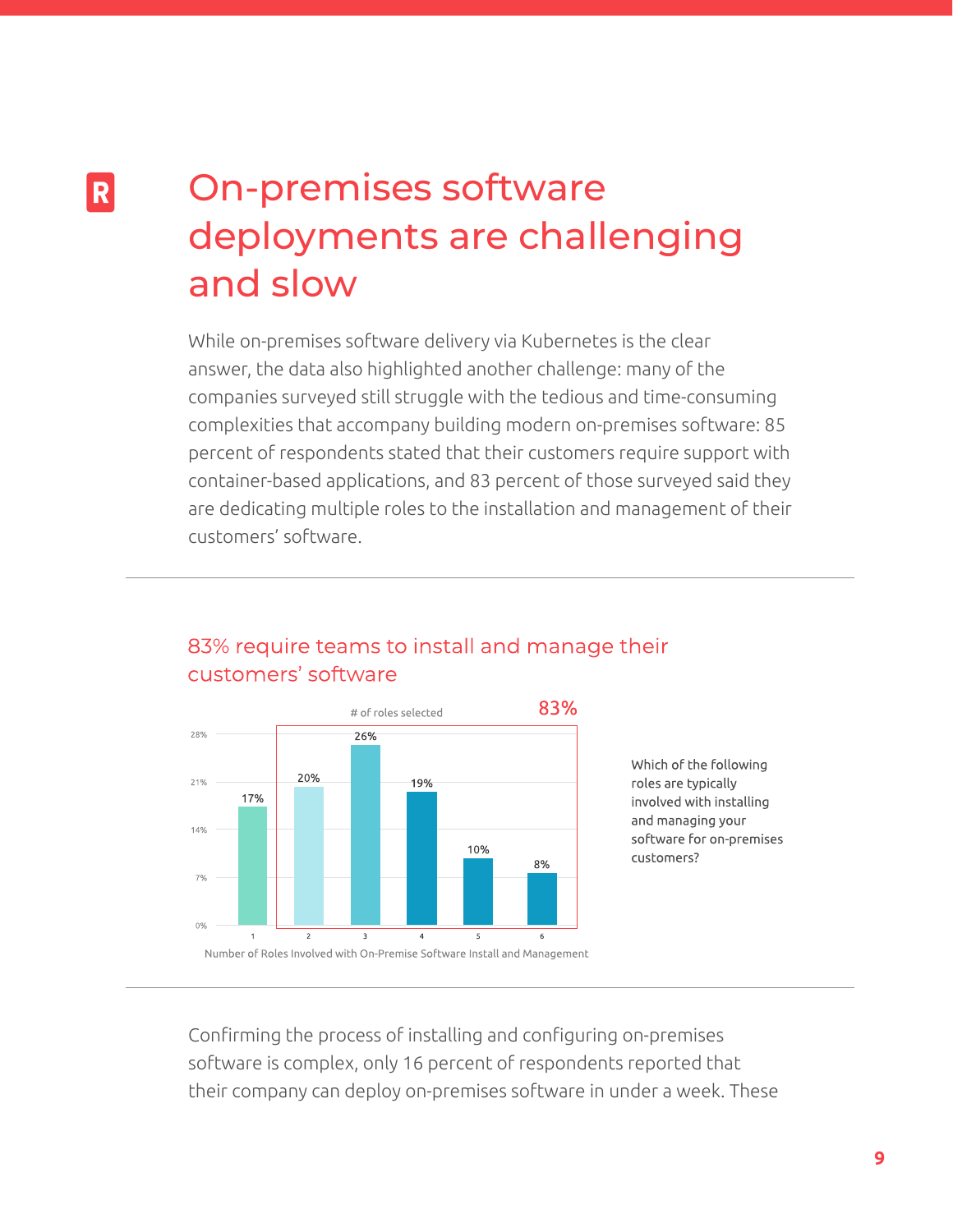difficulties led some of the survey participants to respond that their company does not provide an on-prem option for this reason, and of those who said they don't offer an on-premises option, 57 percent reported that they are losing business as a result.

#### Only 16% of companies can install and configure on-premises software in under a week



#### For your company's on-premises software, what is the typical timeframe to have the software installed and configured in your customers' production environment?

While the software industry has made a concerted shift to embracing the benefits of modern on-premises solutions, they still require a deep understanding of new tooling and libraries that bottleneck and set support engineering teams back. Until these delivery options become as simple to provide as SaaS, vendors will struggle to provide customers with solutions quickly.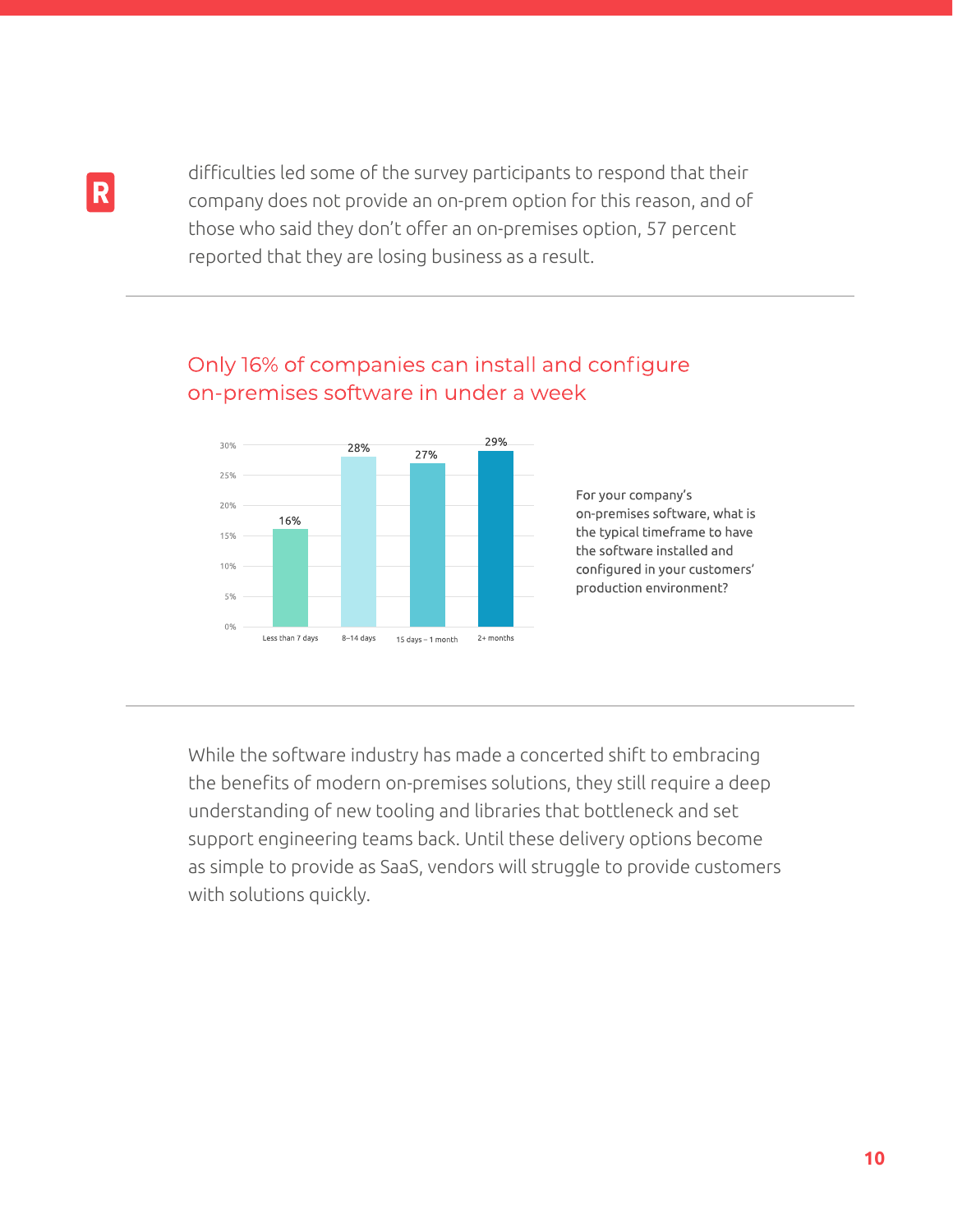#### The Solution  $|R|$

While there are still hurdles for some companies including complexity and time, the benefits of providing on-premises software still outweigh the challenges when it comes to enterprise growth, revenue, and customer base. This report has shown that the demand for on-premises solutions is prevalent across all verticals of the software industry. The need for safe, secure, and manageable delivery of enterprise software will only grow as security threats evolve and strict data governance becomes table stakes.

For some companies with the infrastructure and resources, this will mean building and maintaining a solution in-house with engineering and customer service teams. For others, it could mean finding a third-party solution for their software's on-premises delivery needs. One thing is clear, though: Offering an on-premises solution for enterprise software is no longer a "nice-to-have", it's a growth and revenue opportunity.

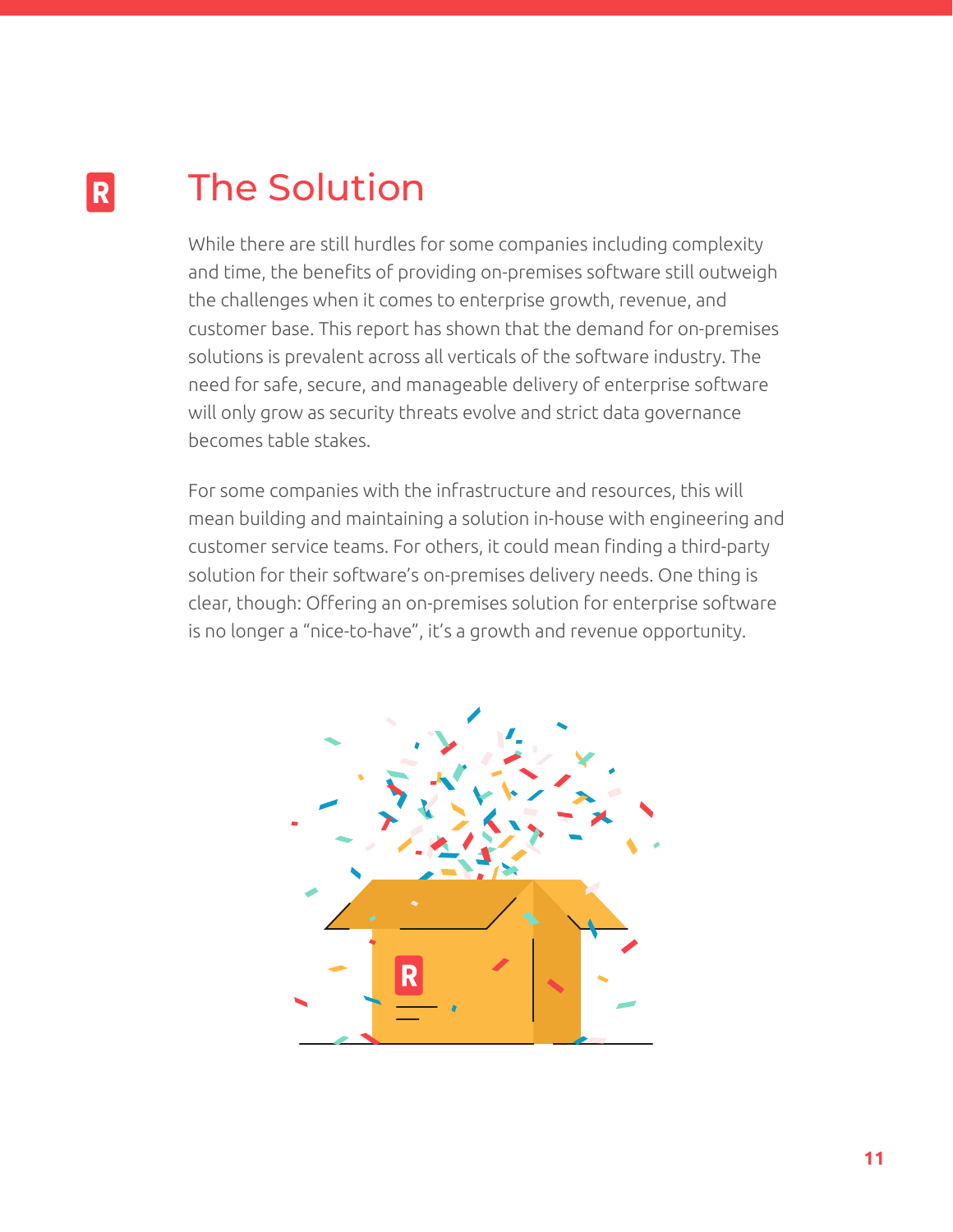#### Looking Forward  $|R|$

With the support of this new data, it's clear that leading companies understand what was originally thought of as archaic in the face of SaaS and the public cloud has proven to be highly scalable and provides unparalleled security for enterprises. On-premises software delivery that used to take months and hundreds of thousands of dollars in engineering time, can now be done in a few days. By providing onpremises software delivery options, either in-house or vendor-based, enterprise growth and revenue opportunities will continue to increase for the foreseeable future and provide a competitive advantage.

This new data has also demonstrated that leveraging container orchestration systems such as Kubernetes further increases that competitive advantage. Kubernetes has cemented itself as a mainstay in the container world due to its portability and flexibility, multi-cloud capabilities, and open source nature. Increased developer productivity due to workflows like GitOps has catapulted it to market leader status, where it remains the clear choice in the management of container-based deployments.

Bottom line, on-premises software never went away and is a growing part of the modern enterprise. There are many instances where SaaS and the public cloud are the right answer for a customer, but with this current data, we see another proven way to deliver software that helps expand the enterprise customer base, meet their needs, and increase sales.

For more information [download](https://info.replicated.com/state-of-on-prem-report?hs_preview=ZhCOepXB-46278761777) the survey from Replicated.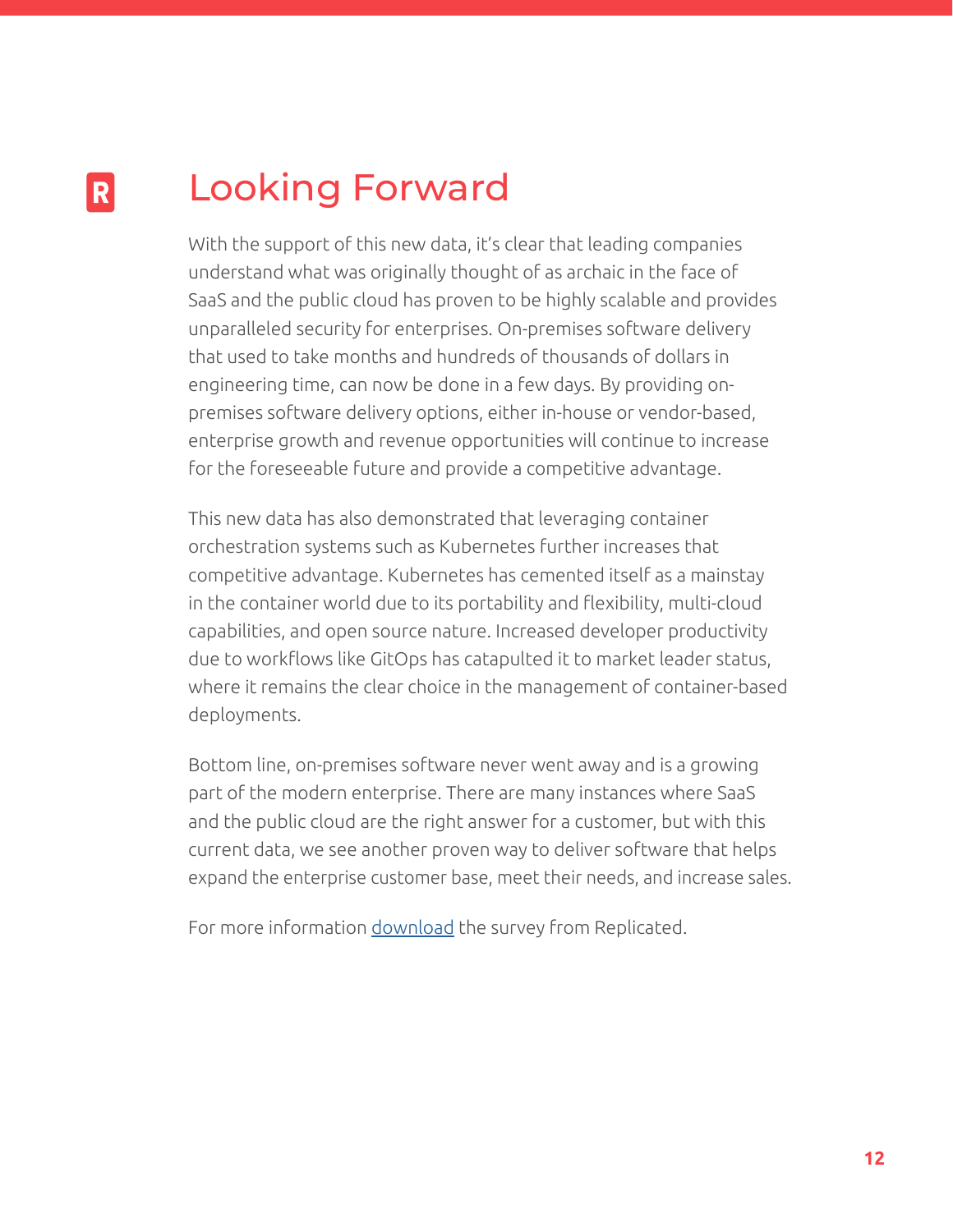### **About Replicated**

 $|R|$ 

Replicated is the modern way to ship on-prem software. Replicated gives software vendors a container-based platform for easily deploying cloudnative applications inside customers' environments to provide greater security and control. Learn more at Replicated.com.

#### **About Dimensional Research**

Dimensional Research® provides practical market research for technology companies. We partner with our clients to deliver actionable information that reduces risks, increases customer satisfaction, and grows the business. Our researchers are experts in the applications, devices, and infrastructure used by modern businesses and their customers. For more information, visit www.dimensionalresearch.com.